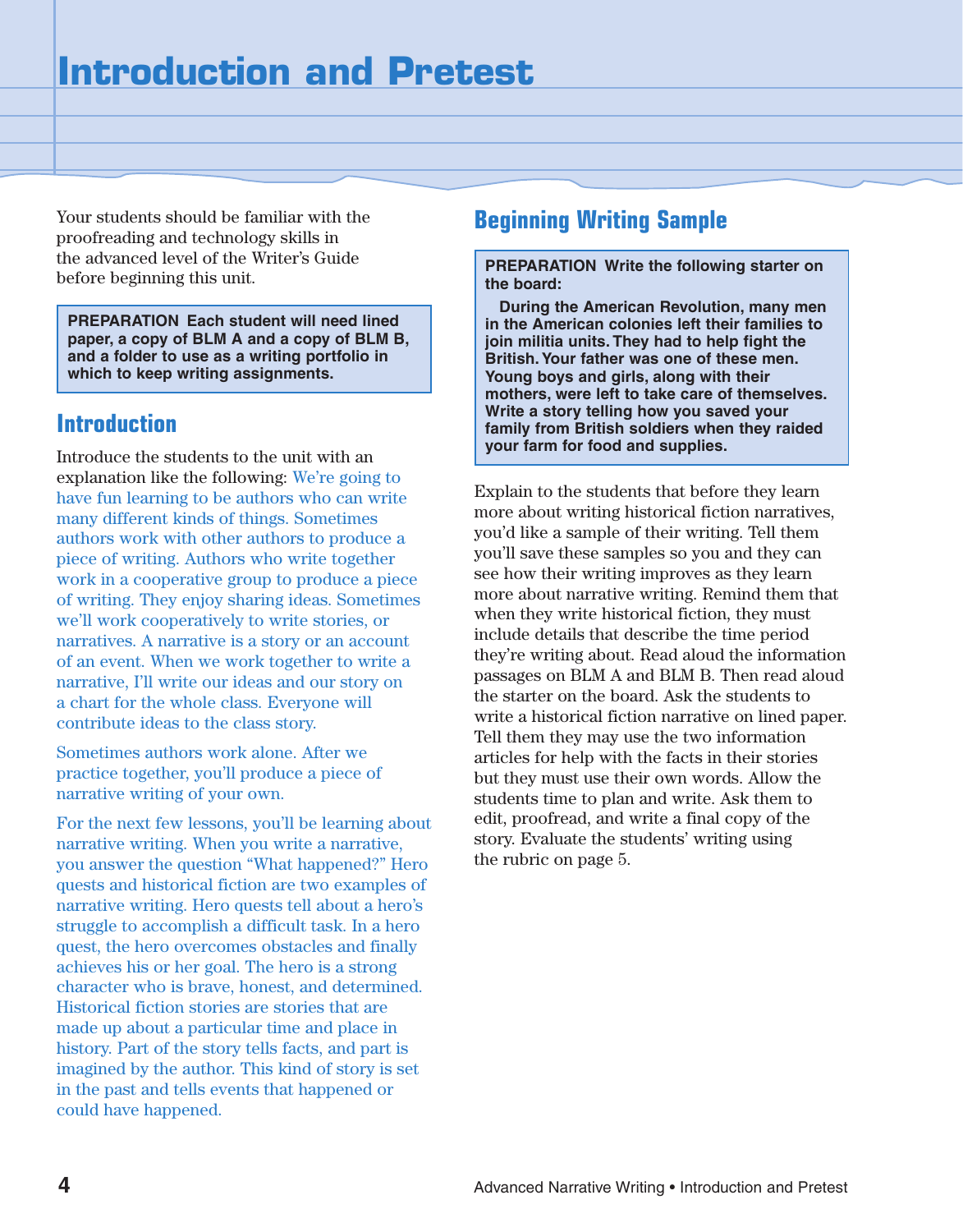RUBRIC **Pretest Posttest** 

# **Scoring the Samples**

Give the student a score of 0 if there is no evidence of the element. Give the student a score of 1 for each element at the emergent or minimum level. Give the student a score of 3 for each element at a satisfactory level. Give the student a score of 5 for each element at the mastery level.

|                                                      | <b>Evaluating the Elements of a Piece of Narrative Writing</b>                                            |                      |  |
|------------------------------------------------------|-----------------------------------------------------------------------------------------------------------|----------------------|--|
|                                                      | The author of this historical fiction narrative                                                           | <b>Points Earned</b> |  |
| 0<br>Ř<br>G<br>A<br>N<br>J.<br>z<br>Α<br>T<br>0<br>N | Writes an introductory paragraph that draws the reader into the story (beginning).                        |                      |  |
|                                                      | Writes several related paragraphs to develop the plot (middle).                                           |                      |  |
|                                                      | Writes a concluding paragraph that provides a denouement (outcome).                                       |                      |  |
|                                                      | Follows a logical sequence of events.                                                                     |                      |  |
|                                                      | Has an attention-grabbing title related to the story.                                                     |                      |  |
| C<br>$\ddot{\mathbf{0}}$<br>N                        | Includes details about the setting (where and when the story takes place).                                |                      |  |
|                                                      | Develops major and minor characters by describing both physical appearance<br>and personality attributes. |                      |  |
| $_{E}^{T}$<br>N                                      | Develops a plot with a beginning that includes characters, setting, and conflict.                         |                      |  |
| T                                                    | Develops a plot through rising action.                                                                    |                      |  |
|                                                      | Presents a believable climax and denouement.                                                              |                      |  |
|                                                      | Maintains an appropriate balance between narrative and dialogue.                                          |                      |  |
|                                                      | Maintains a consistent point of view.                                                                     |                      |  |
| S<br>T<br>Y<br>L                                     | Uses a variety of sentence structures (simple, compound, complex).                                        |                      |  |
| E                                                    | Uses descriptive language to bring characters and setting to life.                                        |                      |  |
|                                                      | Uses command of language to differentiate characters.                                                     |                      |  |
| M                                                    | Uses the conventions of capitalization.                                                                   |                      |  |
| $_{\rm c}^{\rm E}$                                   | Writes dialogue in standard form.                                                                         |                      |  |
| н<br>A<br>N                                          | Uses conventional spelling at a developmentally appropriate level.                                        |                      |  |
| п<br>C<br>S                                          | Uses standard English, including contractions and possessives.                                            |                      |  |
|                                                      | Indents paragraphs.                                                                                       |                      |  |
|                                                      | <b>Total Points</b>                                                                                       |                      |  |

| If the student scores |                                                                                                        |  |
|-----------------------|--------------------------------------------------------------------------------------------------------|--|
| 85-100 points         | The student has mastered the skills and concepts taught in the advanced<br>level of Narrative Writing. |  |
| 20-84 points          | The student is properly placed in the advanced level of Narrative Writing.                             |  |
| 0-19 points           | Administer the pretest for the intermediate level of Narrative Writing.                                |  |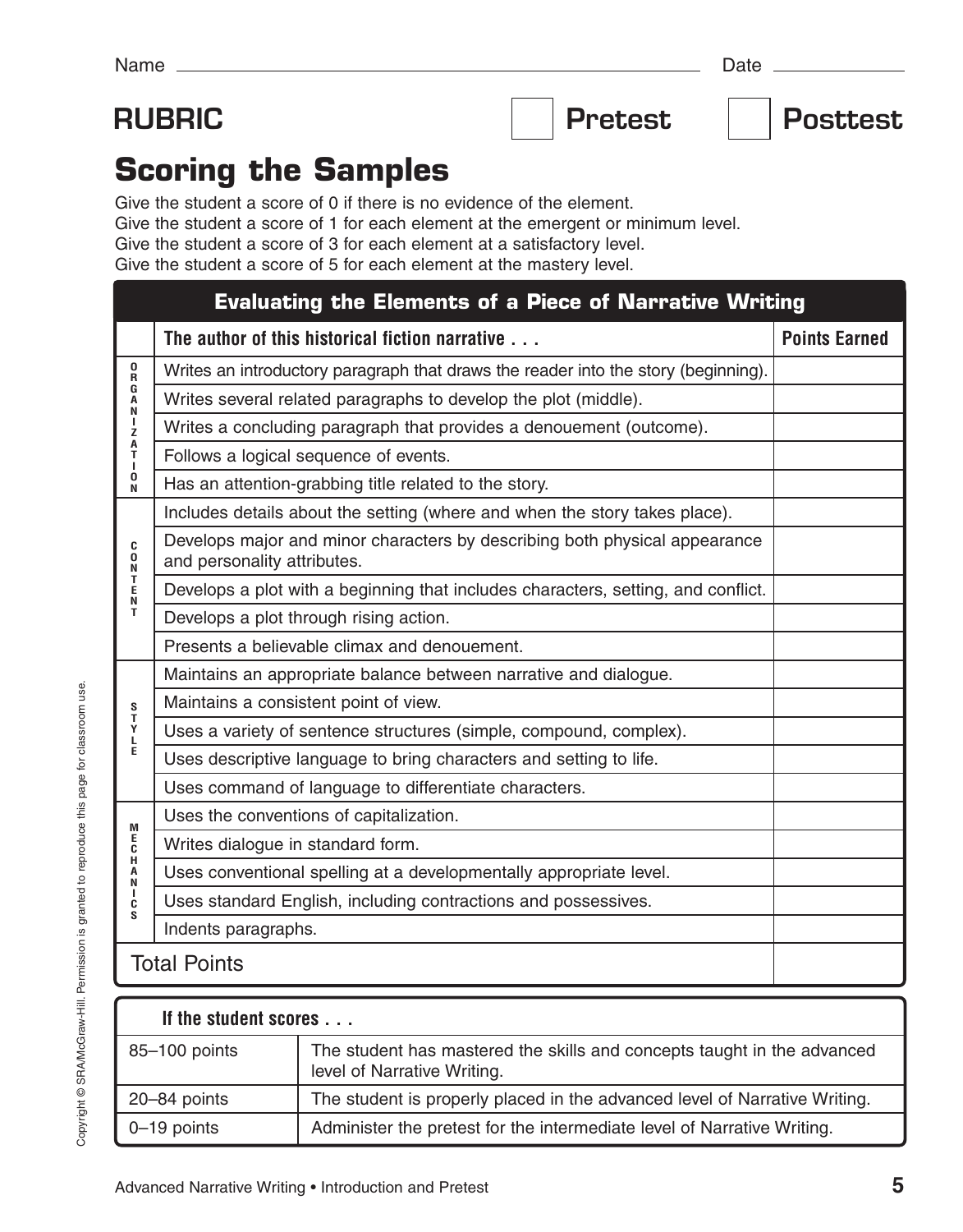# **The American Revolution**

By the 1760s, English settlers had been in the American colonies for one hundred fifty years. Although some people had left England to find a new life in America, others had left because of religious beliefs or problems with the law. Most colonists were quite independent in their thinking. During this time, they became less and less British and more and more American. Many British people in America thought they should have their own country. In the 1760s and 1770s, many things happened that helped lead to a war between the American colonies and Britain. This war was called the American Revolution or the War for Independence.

Most American colonists believed they should have the same rights as the British people, but they often questioned the laws the British were making to control their lives in the colonies. The main areas of concern for the colonists were taxes and the right to make their own laws. Conflict over taxation became the main cause of this war. King George III of Britain and his lawmakers in the British Parliament wanted to tax the colonists in America to help pay for a war with France that had just ended. Many American colonists believed that the British king and his lawmakers had no right to tax them. The king and his lawmakers thought the colonists should follow their laws. They passed many laws that taxed the American colonists. These taxes angered the Americans because they saw these laws as unfair.

Fighting began at Lexington and Concord in April 1775 between the colonists who wanted to make America a country of its own and the British who wanted to keep control of the American colonies. Britain's army was made up of well-trained soldiers. The colonial army was mostly militia units made up of ordinary men who owned their own guns and who had only a little bit of military training. They were called to duty whenever they were needed or when their homes and families were in danger from British soldiers. These militiamen would remain with the army units as long as necessary. Their time in the army varied from a few days to two or three months.

In times of battle or during bad winter conditions, life was very hard for the militia soldiers. They were poorly supplied. Their clothes were ragged and dirty. Many wore out their shoes and had no replacements. The soldiers should have received daily food rations of bread or flour, beef or pork, peas or beans, and sometimes milk or vegetables, but these food rations often didn't arrive. There were times when the soldiers went for days without anything to eat. Cold and hungry, many soldiers became ill. Out of every ten soldiers who died during the war, nine died from disease, and only one died from wounds received in battle.

Life was hard for the soldiers on both sides. It was particularly hard for the British soldiers who had to fight in the countryside away from their lodgings and the comforts of the cities. While they were in the cities, life was easier for them because ships from Britain brought them supplies. But while they were in the countryside, food and supplies were a problem. Often the British army was forced to survive by raiding farms for food and supplies. Sometimes the farms they raided were the farms of the very militiamen they were fighting. This made people even angrier with the British and helped convince the militia to fight even harder to defend their property and their families.